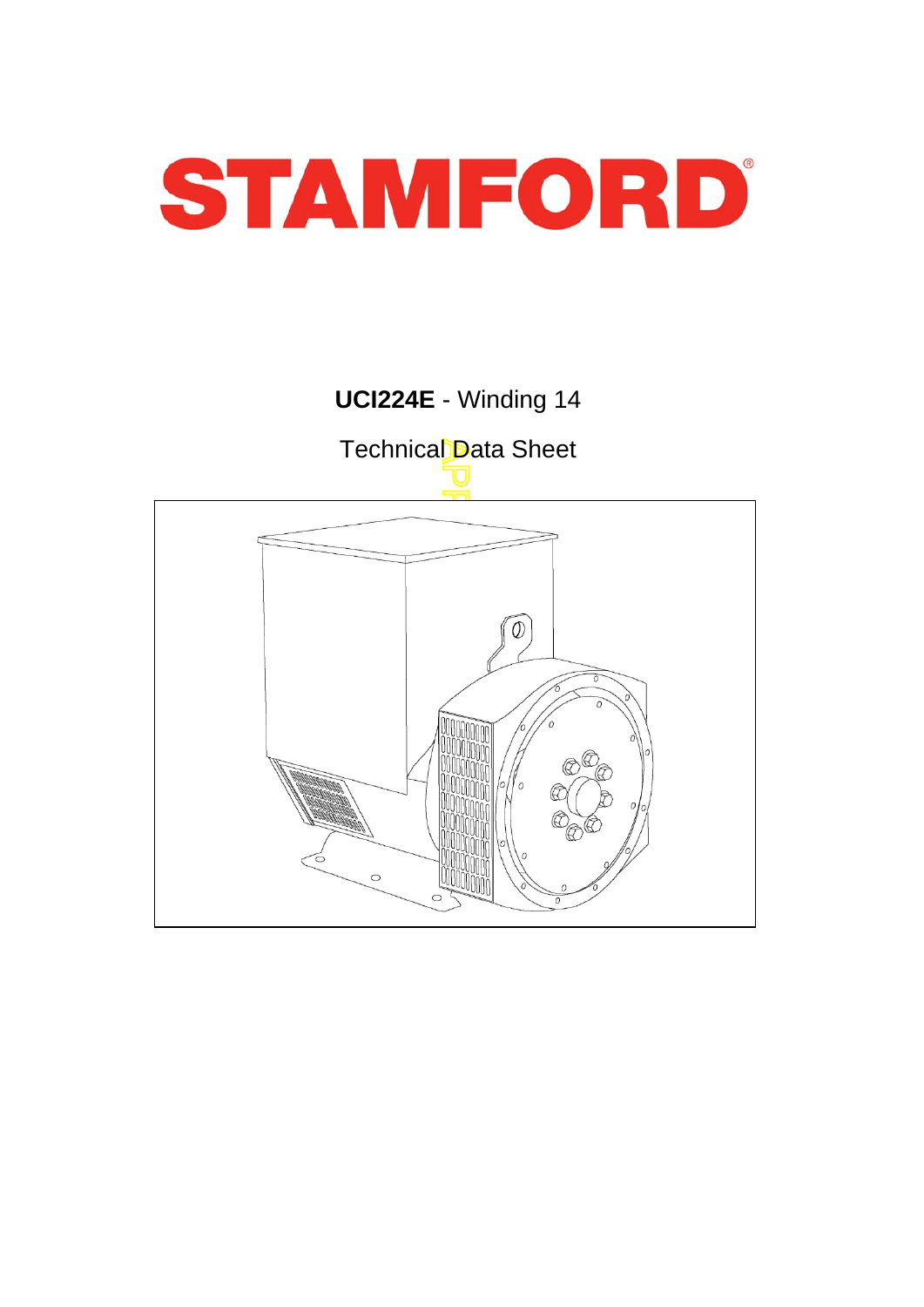

### **SPECIFICATIONS & OPTIONS**

#### **STANDARDS**

Stamford industrial generators meet the requirements of BS EN 60034 and the relevant section of other international standards such as BS5000, VDE 0530, NEMA MG1-32, IEC34, CSA C22.2-100, AS1359.

Other standards and certifications can be considered on request.

#### **VOLTAGE REGULATORS**

#### **SX460 AVR - STANDARD**

With this self excited control system the main stator supplies power via the Automatic Voltage Regulator (AVR) to the exciter stator. The high efficiency semiconductors of the AVR ensure positive build-up from initial low levels of residual voltage.

The exciter rotor output is fed to the main rotor through a three phase full wave bridge rectifier. This rectifier is protected by a surge suppressor against surges caused, for example, by short circuit.

#### **AS440 AVR**

With this self-excited system the main stator provides power via the AVR to the exciter stator. The high efficiency semi-conductors of the AVR ensure positive build-up from initial low levels of residual voltage.

The exciter rotor output is fed to the main rotor through a three-phase full-wave bridge rectifier. The rectifier is protected by a surge suppressor against surges caused, for example, by short circuit or out-of-phase paralleling.

The AS440 will support a range of electronic accessories,

including a 'droop' Current Transformer (CT) to permit parallel operation with other ac generators.

#### **MX341 AVR**

This sophisticated AVR is incorporated into the Stamford Permanent Magnet Generator (PMG) control system.

APPROVED DOCUMENT The PMG provides power via the AVR to the main exciter giving a source of constant excitation power independent of generator output. The main exciter output is then fed to the main rotor, through a full wave bridge, protected by a surge suppressor. The AVR has in-built protection against sustained over-excitation, caused by internal or external faults. This de-excites the machine after a minimum of 5 seconds.

An engine relief load acceptance feature can enable full load to be applied to the generator in a single step.

If three-phase sensing is required with the PMG system the MX321 AVR must be used.

We recommend three-phase sensing for applications with greatly unbalanced or highly non-linear loads.

#### **MX321 AVR**

The most sophisticated of all our AVRs combines all the features of the MX341 with, additionally, three-phase rms sensing, for improved regulation and performance.

Over voltage protection is built-in and short circuit current level adjustments is an optional facility.

#### **WINDINGS & ELECTRICAL PERFORMANCE**

All generator stators are wound to 2/3 pitch. eliminates triplen (3rd, 9th, 15th …) harmonics on the voltage waveform and is found to be the optimum design for trouble-free supply of non-linear loads. The 2/3 pitch design avoids excessive neutral currents sometimes seen with higher winding pitches, when in parallel with the mains. A fully connected damper winding reduces oscillations during paralleling. This winding, with the 2/3 pitch and carefully selected pole and tooth designs, ensures very low waveform distortion.

#### **TERMINALS & TERMINAL BOX**

Standard generators are 3-phase reconnectable with 12 ends brought out to the terminals, which are mounted on a cover at the non-drive end of the generator. A sheet steel terminal box contains the AVR and provides ample space for the customers' wiring and gland arrangements. It has removable panels for easy access.

#### **SHAFT & KEYS**

All generator rotors are dynamically balanced to better than BS6861:Part 1 Grade 2.5 for minimum vibration in operation. Two bearing generators are balanced with a half kev.

#### **INSULATION/IMPREGNATION**

The insulation system is class 'H'.

All wound components are impregnated with materials and processes designed specifically to provide the high build required for static windings and the high mechanical strength required for rotating components.

#### **QUALITY ASSURANCE QUALITY**

Generators are manufactured using production procedures having a quality assurance level to BS EN ISO 9001.

The stated voltage regulation may not be maintained in the presence of certain radio transmitted signals. Any change in performance will fall within the limits of Criteria 'B' of EN 61000-6-2:2001. At no time will the steady-state voltage regulation exceed 2%.

#### **DE RATES**

All values tabulated on page 7 are subject to the following reductions

5% when air inlet filters are fitted.

3% for every 500 metres by which the operating altitude exceeds 1000 metres above mean sea level.

3% for every 5 C by which the operational ambient temperature exceeds 40 C.

Note: Requirement for operating in an ambient exceeding 60 C must be referred to the factory.

*NB Continuous development of our products entitles us to change specification details without notice, therefore they must not be regarded as binding.*

*Front cover drawing typical of product range.*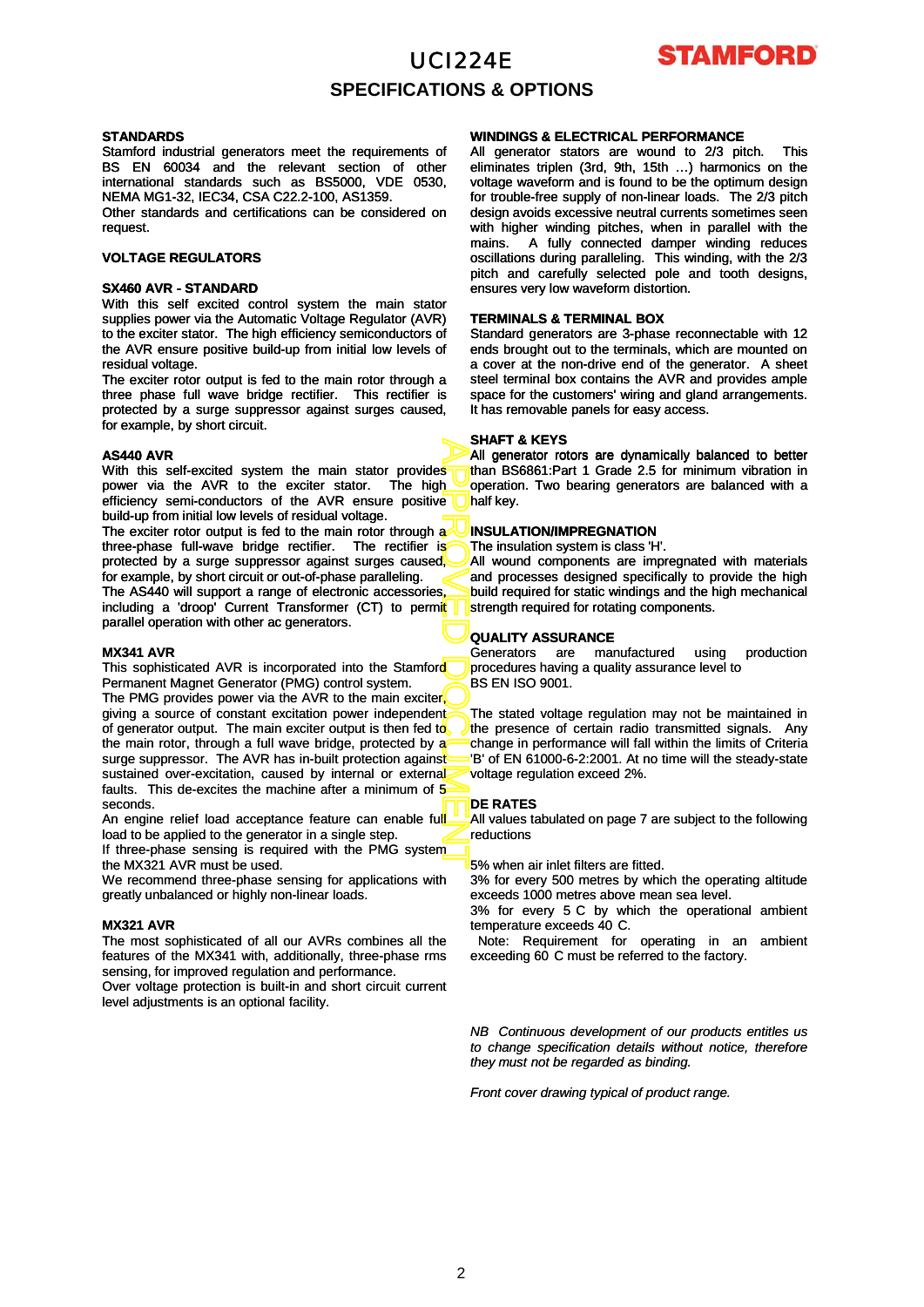## **STAMFORD**



### **WINDING 14**

| <b>CONTROL SYSTEM</b>                                 | SEPARATELY EXCITED BY P.M.G.                        |                                                           |                 |                                                           |      |                                                                                      |  |  |  |
|-------------------------------------------------------|-----------------------------------------------------|-----------------------------------------------------------|-----------------|-----------------------------------------------------------|------|--------------------------------------------------------------------------------------|--|--|--|
| A.V.R.                                                | MX341                                               | MX321                                                     |                 |                                                           |      |                                                                                      |  |  |  |
| <b>VOLTAGE REGULATION</b>                             | With 4% ENGINE GOVERNING<br>± 1%<br>± 0.5%          |                                                           |                 |                                                           |      |                                                                                      |  |  |  |
| <b>SUSTAINED SHORT CIRCUIT</b>                        | REFER TO SHORT CIRCUIT DECREMENT CURVES (page 6)    |                                                           |                 |                                                           |      |                                                                                      |  |  |  |
| <b>CONTROL SYSTEM</b>                                 | <b>SELF EXCITED</b>                                 |                                                           |                 |                                                           |      |                                                                                      |  |  |  |
| A.V.R.                                                | SX460                                               | AS440                                                     |                 |                                                           |      |                                                                                      |  |  |  |
| <b>VOLTAGE REGULATION</b>                             | ± 1.0%<br>± 1.0%<br>With 4% ENGINE GOVERNING        |                                                           |                 |                                                           |      |                                                                                      |  |  |  |
| <b>SUSTAINED SHORT CIRCUIT</b>                        |                                                     | SERIES 4 CONTROL DOES NOT SUSTAIN A SHORT CIRCUIT CURRENT |                 |                                                           |      |                                                                                      |  |  |  |
|                                                       |                                                     |                                                           |                 |                                                           |      |                                                                                      |  |  |  |
| <b>INSULATION SYSTEM</b>                              |                                                     | <b>CLASS H</b>                                            |                 |                                                           |      |                                                                                      |  |  |  |
| <b>PROTECTION</b>                                     |                                                     |                                                           |                 | IP <sub>23</sub>                                          |      |                                                                                      |  |  |  |
| <b>RATED POWER FACTOR</b>                             |                                                     |                                                           |                 | 0.8                                                       |      |                                                                                      |  |  |  |
| <b>STATOR WINDING</b>                                 |                                                     |                                                           |                 | DOUBLE LAYER LAP                                          |      |                                                                                      |  |  |  |
| <b>WINDING PITCH</b>                                  |                                                     |                                                           |                 | <b>TWO THIRDS</b>                                         |      |                                                                                      |  |  |  |
| <b>WINDING LEADS</b>                                  |                                                     |                                                           |                 | $12 \overline{ }$                                         |      |                                                                                      |  |  |  |
| <b>MAIN STATOR RESISTANCE</b>                         |                                                     |                                                           |                 | 0.07 Ohms PER PHASE AT 22°C STAR CONNECTED                |      |                                                                                      |  |  |  |
| <b>MAIN ROTOR RESISTANCE</b>                          |                                                     |                                                           |                 | 0.69 Ohms at 22°C                                         |      |                                                                                      |  |  |  |
| <b>EXCITER STATOR RESISTANCE</b>                      |                                                     |                                                           |                 | 20 Ohms at 22°C                                           |      |                                                                                      |  |  |  |
| <b>EXCITER ROTOR RESISTANCE</b>                       |                                                     |                                                           |                 | 0.078 Ohms PER PHASE AT 22°C                              |      |                                                                                      |  |  |  |
| <b>R.F.I. SUPPRESSION</b>                             |                                                     |                                                           |                 |                                                           |      | BS EN 61000-6-2 & BS EN 61000-6-4, VDE 0875G, VDE 0875N. refer to factory for others |  |  |  |
| <b>WAVEFORM DISTORTION</b>                            |                                                     |                                                           |                 | NO LOAD < 1.5% NON-DISTORTING BALANCED LINEAR LOAD < 5.0% |      |                                                                                      |  |  |  |
| <b>MAXIMUM OVERSPEED</b>                              |                                                     | 2250 Rev/Min<br>mo                                        |                 |                                                           |      |                                                                                      |  |  |  |
| <b>BEARING DRIVE END</b>                              |                                                     |                                                           | u u u           | BALL. 6312-2RS (ISO)                                      |      |                                                                                      |  |  |  |
| BEARING NON-DRIVE END                                 |                                                     |                                                           |                 | BALL. 6309-2RS (ISO)                                      |      |                                                                                      |  |  |  |
|                                                       |                                                     |                                                           | 1 BEARING       |                                                           |      | 2 BEARING                                                                            |  |  |  |
| WEIGHT COMP. GENERATOR                                | 311 kg<br>330 kg                                    |                                                           |                 |                                                           |      |                                                                                      |  |  |  |
| <b>WEIGHT WOUND STATOR</b>                            | 103 kg<br>103 kg                                    |                                                           |                 |                                                           |      |                                                                                      |  |  |  |
| <b>WEIGHT WOUND ROTOR</b>                             |                                                     | 95.89 kg<br>87.52 kg                                      |                 |                                                           |      |                                                                                      |  |  |  |
| <b>WR<sup>2</sup> INERTIA</b>                         |                                                     |                                                           | 0.4999 kg $m^2$ |                                                           |      | 0.4682 kgm <sup>2</sup>                                                              |  |  |  |
| SHIPPING WEIGHTS in a crate                           |                                                     | 334 kg<br>351 kg                                          |                 |                                                           |      |                                                                                      |  |  |  |
| PACKING CRATE SIZE                                    |                                                     | 105 x 57 x 96(cm)<br>105 x 57 x 96(cm)                    |                 |                                                           |      |                                                                                      |  |  |  |
| <b>TELEPHONE INTERFERENCE</b>                         |                                                     | <b>THF&lt;2%</b><br>TIF<50                                |                 |                                                           |      |                                                                                      |  |  |  |
| <b>COOLING AIR</b>                                    |                                                     |                                                           |                 | 0.281 m <sup>3</sup> /sec 595 cfm                         |      |                                                                                      |  |  |  |
| <b>VOLTAGE STAR</b>                                   |                                                     | 380/220                                                   |                 | 400/230                                                   |      | 416/240                                                                              |  |  |  |
| <b>kVA BASE RATING FOR</b>                            |                                                     | 70                                                        |                 | 70                                                        |      | 70                                                                                   |  |  |  |
| REACTANCE VALUES                                      |                                                     |                                                           |                 |                                                           |      |                                                                                      |  |  |  |
| Xd DIR. AXIS SYNCHRONOUS                              |                                                     | 2.49                                                      |                 | 2.25                                                      |      | 2.08                                                                                 |  |  |  |
| X'd DIR. AXIS TRANSIENT                               |                                                     | 0.19                                                      |                 | 0.17                                                      |      | 0.16                                                                                 |  |  |  |
| X"d DIR. AXIS SUBTRANSIENT                            |                                                     | 0.13                                                      |                 | 0.11                                                      |      | 0.10                                                                                 |  |  |  |
| Xq QUAD. AXIS REACTANCE                               |                                                     | 1.15                                                      |                 | 1.04                                                      |      | 0.96                                                                                 |  |  |  |
| X"q QUAD. AXIS SUBTRANSIENT                           |                                                     | 0.12                                                      |                 | 0.11                                                      |      | 0.10                                                                                 |  |  |  |
| XL LEAKAGE REACTANCE                                  | 0.07<br>0.06                                        |                                                           |                 |                                                           | 0.06 |                                                                                      |  |  |  |
| X <sub>2</sub> NEGATIVE SEQUENCE                      | 0.11<br>0.10<br>0.12                                |                                                           |                 |                                                           |      |                                                                                      |  |  |  |
| X <sub>0</sub> ZERO SEQUENCE                          | 0.07<br>0.06<br>0.06                                |                                                           |                 |                                                           |      |                                                                                      |  |  |  |
| REACTANCES ARE SATURATED                              | VALUES ARE PER UNIT AT RATING AND VOLTAGE INDICATED |                                                           |                 |                                                           |      |                                                                                      |  |  |  |
| T'd TRANSIENT TIME CONST.                             | 0.028s                                              |                                                           |                 |                                                           |      |                                                                                      |  |  |  |
| T"d SUB-TRANSTIME CONST.                              | 0.007s                                              |                                                           |                 |                                                           |      |                                                                                      |  |  |  |
| T'do O.C. FIELD TIME CONST.                           |                                                     |                                                           |                 | 0.7s                                                      |      |                                                                                      |  |  |  |
| Ta ARMATURE TIME CONST.<br><b>SHORT CIRCUIT RATIO</b> | 0.006s<br>1/Xd                                      |                                                           |                 |                                                           |      |                                                                                      |  |  |  |
|                                                       |                                                     |                                                           |                 |                                                           |      |                                                                                      |  |  |  |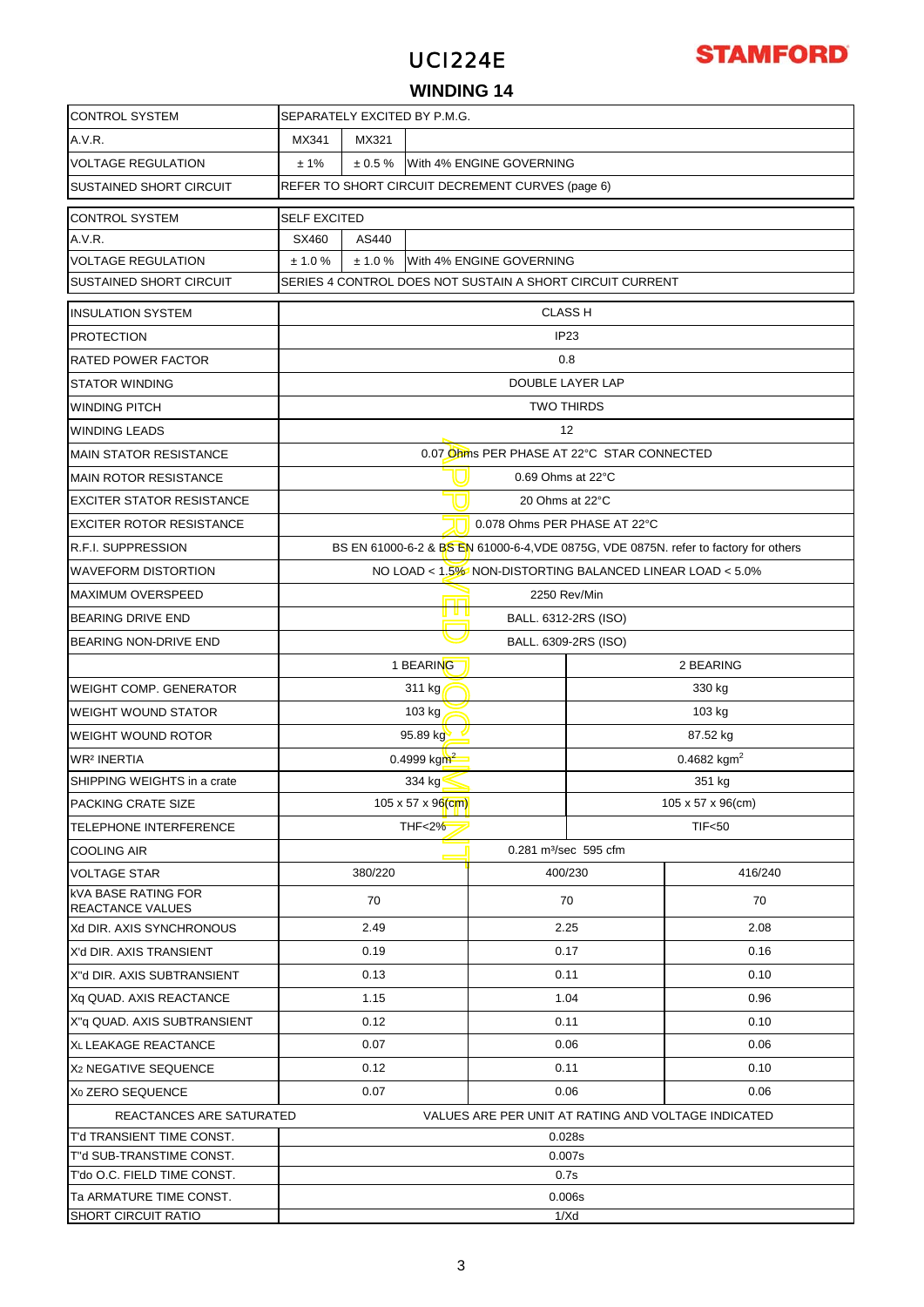

**Winding 14**



## **THREE PHASE EFFICIENCY CURVES**



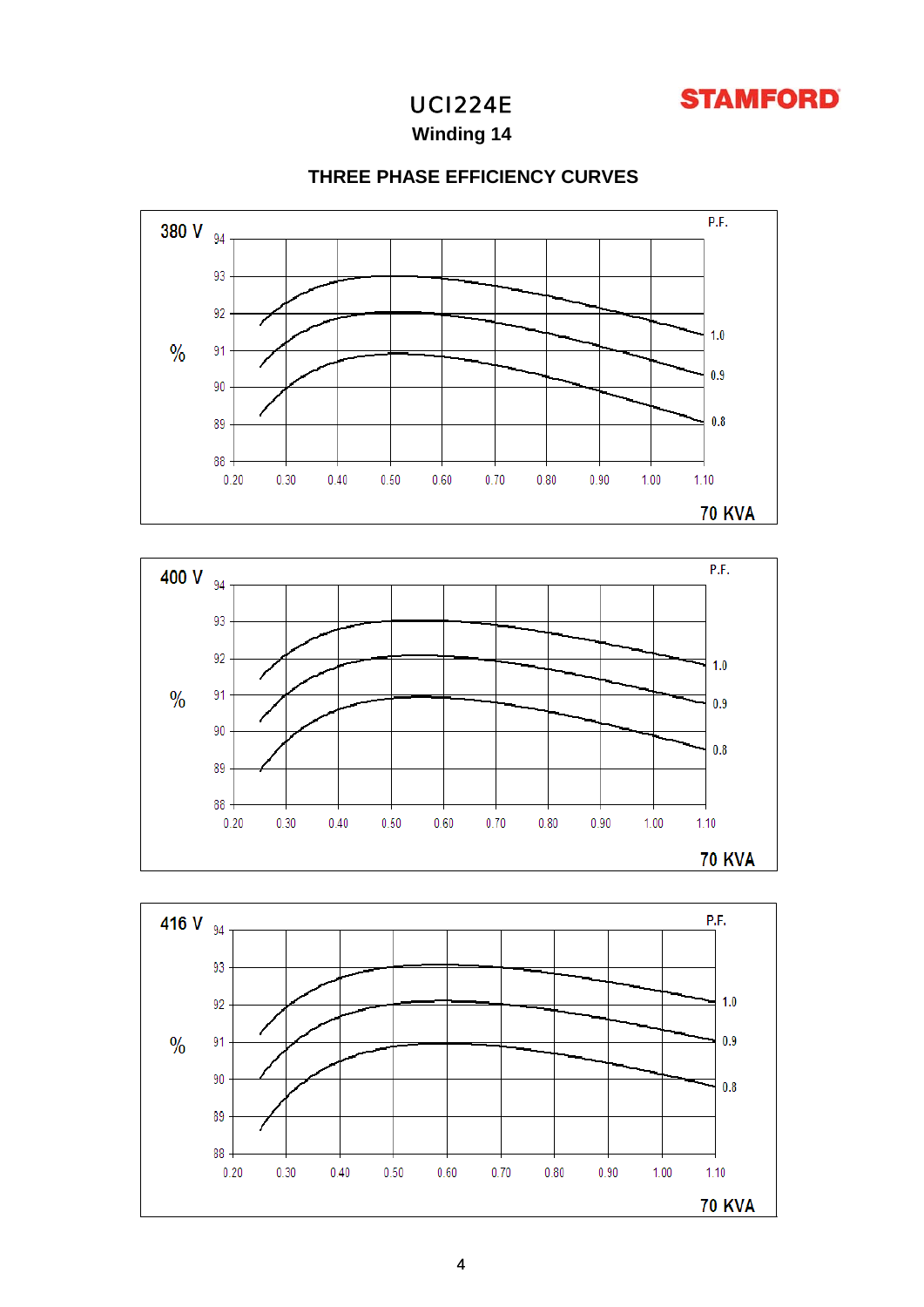

**Winding 14**

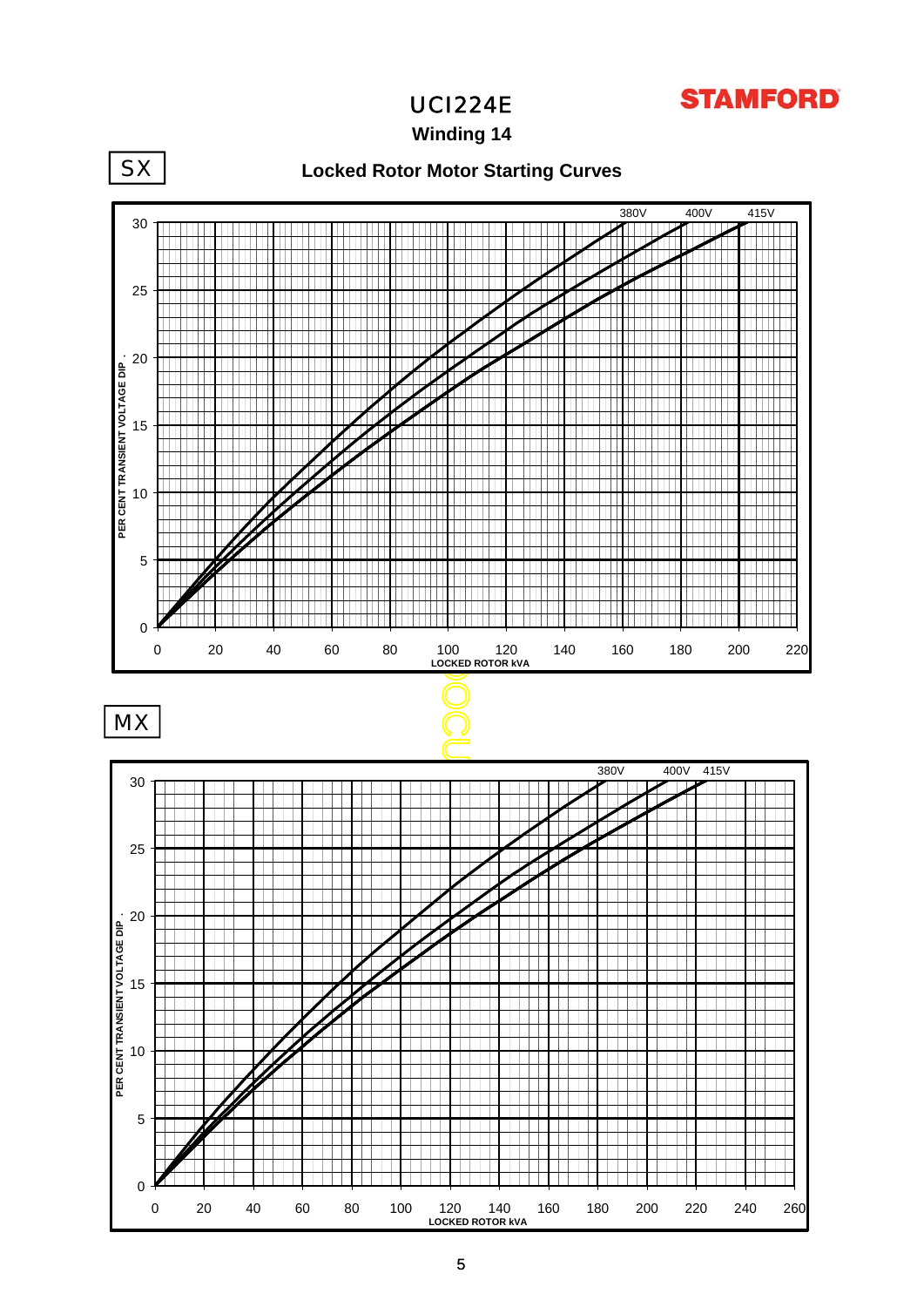

## **Winding 14**

## **Based on star (wye) connection. Three-phase Short Circuit Decrement Curve. No-load Excitation at Rated Speed**



**Note 2**

Sustained Short Circuit = 330 Amps

### **Note 1**

The following multiplication factors should be used to adjust the values from curve between time 0.001 seconds and the minimum current point in respect of nominal operating voltage :

| Voltage | Factor   |
|---------|----------|
| 380V    | $X$ 1.00 |
| 400V    | $X$ 1.05 |
| 416V    | $X$ 1.09 |

The sustained current value is constant irrespective of voltage level

The following multiplication factor should be used to convert the values calculated in accordance with NOTE 1 to those applicable to the various types of short circuit :

| oilaye . |          |                             |           |             |             |
|----------|----------|-----------------------------|-----------|-------------|-------------|
|          |          | $\equiv$<br><b>Research</b> | 3-phase   | 2-phase L-L | 1-phase L-N |
| Voltage  | Factor   | Instanta <del>neo</del> us  | $x$ 1.00  | x 0.87      | $x$ 1.30    |
| 380V     | $X$ 1.00 | Minimum                     | $x$ 1.00  | x 1.80      | x3.20       |
| 400V     | X 1.05   | Sustained                   | $x$ 1.00  | x 1.50      | x 2.50      |
| 416V     | X 1.09   | Max. sustained duration     | $10$ sec. | 5 sec.      | 2 sec.      |

All other times are unchanged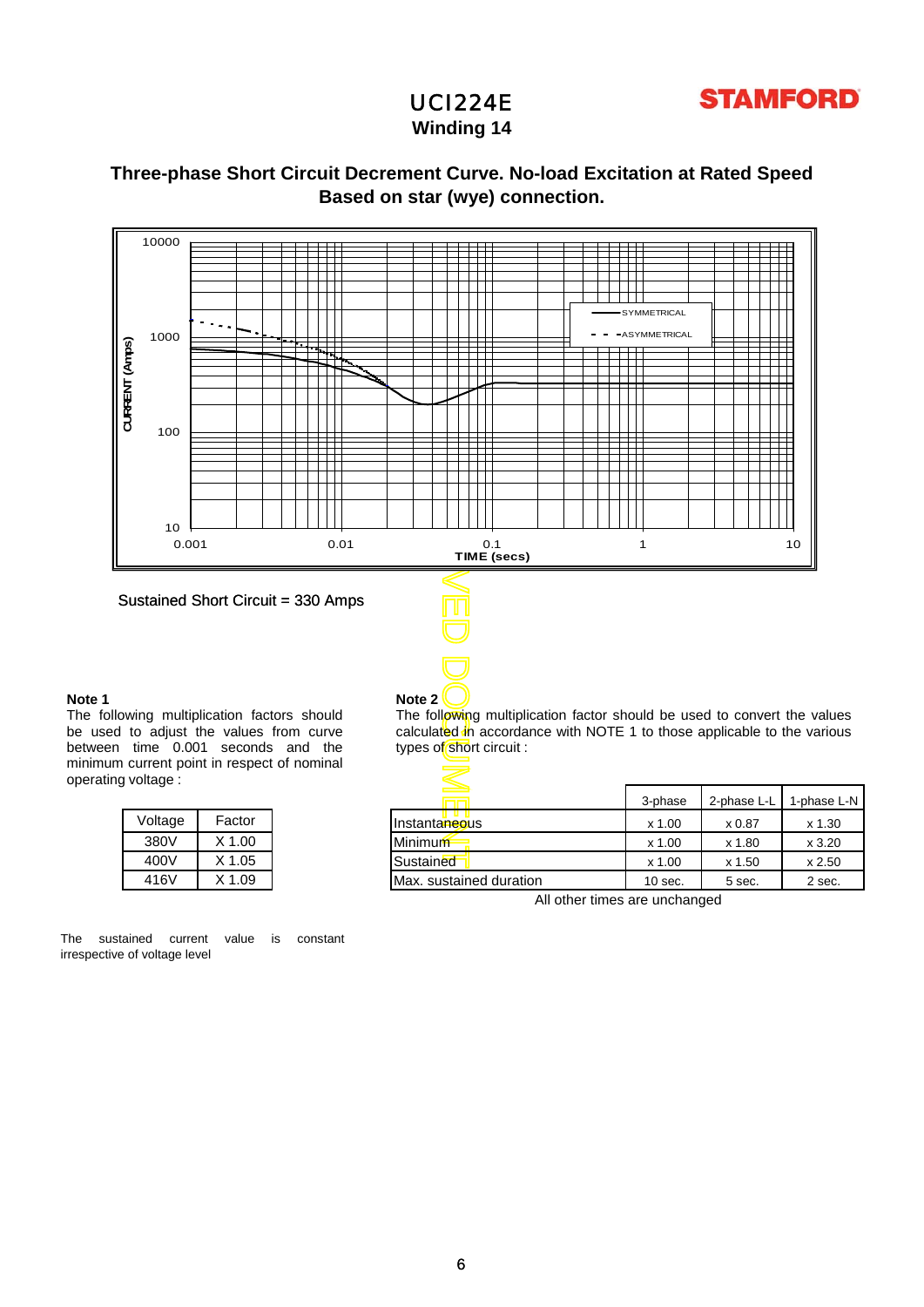

**Winding 14 / 0.8 Power Factor**

# **RATINGS 60**Hz

| Class - Temp Rise     | Cont. $F - 105/40^{\circ}C$ |      |      | Cont. H - $125/40^{\circ}$ C |      |      | Standby - $150/40^{\circ}$ C |      |      | Standby - 163/27°C |      |      |
|-----------------------|-----------------------------|------|------|------------------------------|------|------|------------------------------|------|------|--------------------|------|------|
| Series Star (V)       | 380                         | 400  | 416  | 380                          | 400  | 416  | 380                          | 400  | 416  | 380                | 400  | 416  |
| Parallel StarStar (V) | 190                         | 200  | 208  | 190                          | 200  | 208  | 190                          | 200  | 208  | 190                | 200  | 208  |
| Series Delta (V)      | 220                         | 230  | 240  | 220                          | 230  | 240  | 220                          | 230  | 240  | 220                | 230  | 240  |
| kVA                   | 65.0                        | 65.0 | 65.0 | 70.0                         | 70.0 | 70.0 | 73.8                         | 73.8 | 73.8 | 75.0               | 75.0 | 75.0 |
| kW                    | 52.0                        | 52.0 | 52.0 | 56.0                         | 56.0 | 56.0 | 59.0                         | 59.0 | 59.0 | 60.0               | 60.0 | 60.0 |
| Efficiency (%)        | 89.8                        | 90.1 | 90.4 | 89.5                         | 89.9 | 90.1 | 89.3                         | 89.7 | 90.0 | 89.2               | 89.6 | 89.9 |
| kW Input              | 57.9                        | 57.7 | 57.6 | 62.6                         | 62.3 | 62.1 | 66.1                         | 65.8 | 65.6 | 67.3               | 67.0 | 66.7 |
|                       |                             |      |      |                              |      |      |                              |      |      |                    |      |      |



311 CRS

360

 $\mathsf{D}$ 



865 WITH P.M.



55,030<br>55,011

|         |       |       | SINGLE BEARING MACHINES ONLY |       |                  |       |
|---------|-------|-------|------------------------------|-------|------------------|-------|
| ADAPTOR |       |       | C                            |       | COUPLING DISCS   | AN    |
| SAE     | 814.3 | 751.3 | 314.3                        | 191.3 | SAF B            | 61.90 |
| SAE 2   | 800   | 737   | 300                          | 175   | SAF 10           | 53.98 |
| SAE 3   | 800   | 737   | 300                          | 177   | SAE 11,5         | 39.68 |
| SAE 4   | 800   | 737   | 300                          |       | <b>SAE</b><br>14 | 25.40 |